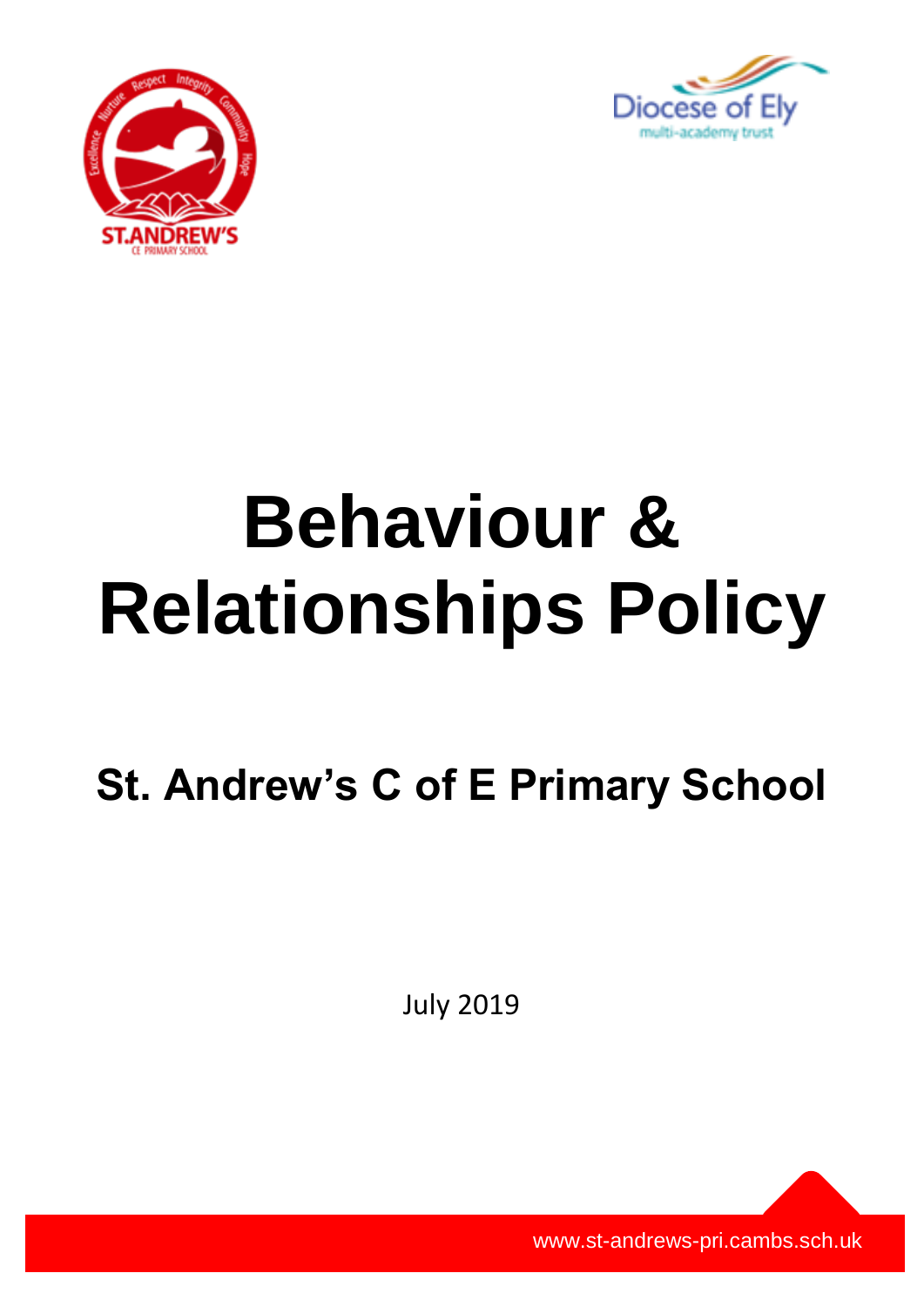# **Policy Statement**

St Andrew's is committed to creating an environment where exemplary behaviours and relationships are at the heart of productive learning and our Christian ethos. Everyone is expected to maintain the highest standards of personal conduct, to accept responsibility for their behaviours and encourage others to do the same.

# **Aim of the Policy**

- To create a culture of positive and respectful relationships
- To ensure that all of members of our school community are treated fairly and with respect
- To help members of our school community to develop the skills needed for self-control and a respectful attitude to others
- To encourage members of our school community to take ownership of their own feelings, thoughts, language and behaviour
- To encourage all to take responsibility for the consequences of their own actions
- To build a community which values kindness, care, good humour, resilience, respect and empathy for others

# **Purpose of the Policy**

To provide simple, practical procedures for all staff, learners and the wider school community that:

- recognise and positively reinforce behavioural norms
- promote positive self-esteem and self-regulation
- model respectful behaviour through positive interactions
- ensure consistency in responses to any incidents where behaviour does not meet expected norms

## **The School Rules are:**

- Be Ready
- Be Respectful
- Be Safe

## **How will staff be:**

- They will model respectful behaviour (even in the face of disrespectful learners)
- They will build positive relationships and engage learners
- They will provide consistency in routines for behaviour and relationships in classrooms, around the site and when offsite in the role of school staff

# **Therefore, all staff, every day will:**

- meet and greet learners and parents positively
- recognise, reward and acknowledge expected and 'above and beyond' behaviours throughout every lesson and beyond the classroom
- reinforce and refer to 'Ready, Respectful, Safe'
- be calm and allow 'take up time' when redirecting behaviours that do not meet expectations
- personally follow up on incidents every time, retain ownership and engage in reflective dialogue in a safe space for all parties
- never ignore behaviours which fall short of expectations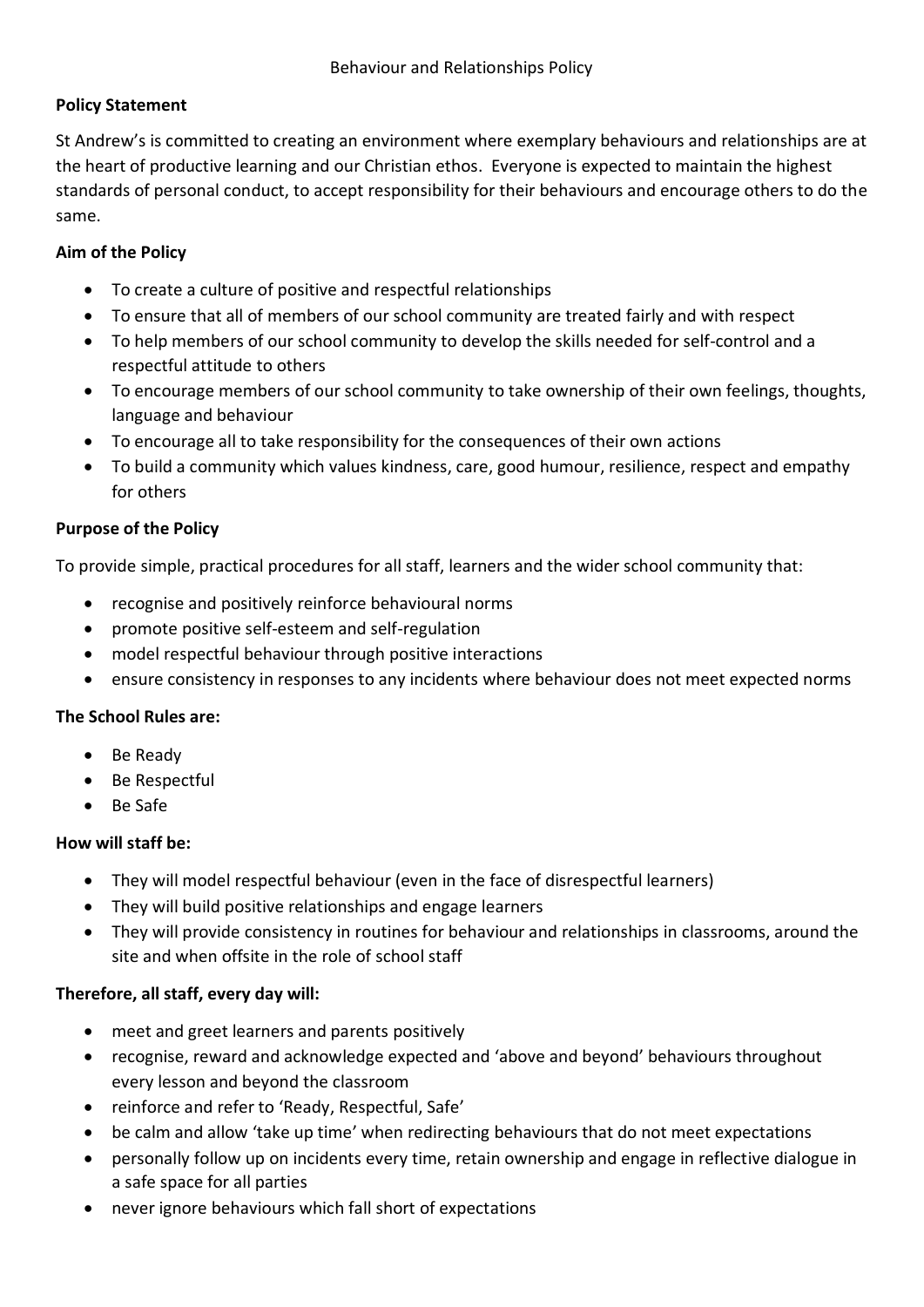## **Every day school leaders will (in addition to the above):**

- when required, stand alongside colleagues to support, guide and model adherence to this policy
- be a regular visible presence around school praising positive behaviours especially during transition times
- share good practice and celebrate success
- regularly review provision for community members who require support beyond the scope of this policy in time of crisis or need
- ensure staff training and mentoring is provided when required
- encourage adults and learners to take responsibility for reparations

### **Immediate ways to recognise behaviour that is 'above and beyond' expectations:**

- Verbal recognition 'Wow, thank you for doing …, it was above and beyond my expectations.'
- Awarding of house points (from year 2)
- Same-day notes home (to be decided/design or buy?)

### **Examples of behaviours encompassed by the terms:**

| Ready                                                                                                                              | Respectful                                                                                                                                                                                                                                                                                                                                                            | Safe                                                                                                                                                           |
|------------------------------------------------------------------------------------------------------------------------------------|-----------------------------------------------------------------------------------------------------------------------------------------------------------------------------------------------------------------------------------------------------------------------------------------------------------------------------------------------------------------------|----------------------------------------------------------------------------------------------------------------------------------------------------------------|
| - resources organised<br>- listening attentively<br>- engaged<br>- open-minded<br>- ready to make an<br>effort                     | - following instructions<br>- completing work with pride and<br>care<br>- completing reading and home<br>learning<br>- working collaboratively<br>- challenge respectfully<br>- demonstrating equity and fairness<br>- looking after the learning<br>environment and resources<br>- demonstrate tolerance of others<br>- employing a calm manner<br>- having patience | - caring for others<br>- recognising early warning<br>signs in self and others<br>- seeking help and support<br>- avoid putting yourself and<br>others at risk |
|                                                                                                                                    | Above and beyond                                                                                                                                                                                                                                                                                                                                                      |                                                                                                                                                                |
| - positive mindset<br>- challenging yourself<br>- having an enquiring<br>mind<br>- preparing for others<br>- using your initiative | - showing empathy<br>- listening to other's point of view                                                                                                                                                                                                                                                                                                             | - awareness of the safety of<br>others<br>- acting upon concerns                                                                                               |

### **Steps and scripts for responding when behaviours fall below expected levels (low level disruption):**

| Stage       | Action                                                                                                        | Script                                                                                                                                                           |
|-------------|---------------------------------------------------------------------------------------------------------------|------------------------------------------------------------------------------------------------------------------------------------------------------------------|
| Redirection | gentle encouragement to conform,<br>a small kind comment, a nudge in<br>the right direction, a non-verbal cue | 'I notice' refer to another child's<br>expected behaviour<br>Check in privately, 'Is there a problem<br>that I can help with?'<br>'Super listening/focused work' |
| Reminder    | AFTER TAKE UP TIME                                                                                            | 'What do you think caught my                                                                                                                                     |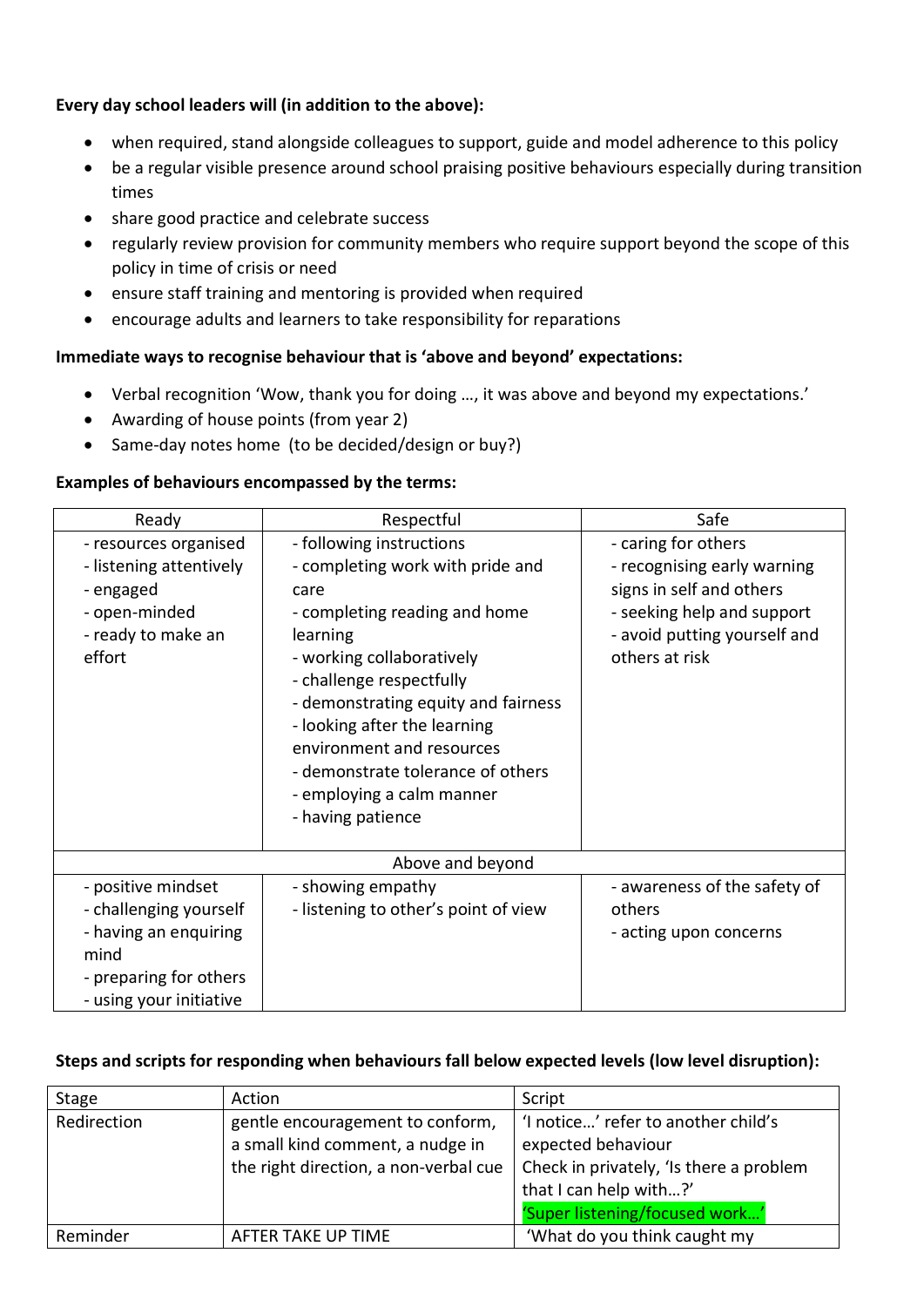|                       | A reminder of the rule, delivered    | attention?'                                   |
|-----------------------|--------------------------------------|-----------------------------------------------|
|                       | privately wherever possible, making  | 'Bob, it's not like you to be ___, can I      |
|                       | learner aware and possible           | help?'                                        |
|                       | consequences.                        | 'I am disappointed that '                     |
|                       |                                      | 'Do you remember when you?'                   |
|                       |                                      | positive example of prior successes           |
|                       |                                      | 'Great to see you listening/working           |
|                       |                                      | hard'                                         |
| Caution               | AFTER TAKE UP TIME                   | calm demeanour:                               |
|                       | A clear verbal caution delivered     | 'I need to see you'                           |
|                       | privately wherever possible - give   | 'I expect to see in next x minutes.'          |
|                       | them a final opportunity to engage.  | 'Thank you for'                               |
|                       |                                      | NB walk and talk is an option if stressors    |
|                       |                                      | are already in play'                          |
| Time Out              | Give a chance to reflect away from   | 'I can see you are finding this difficult, it |
|                       | others, offer positive choice to     | would be a good idea to have a thinking       |
| 5 minutes maximum     | engage.                              | space away from the others - indicate         |
| in safe space (not    | Step away and allow space to         | space'                                        |
| corridor)             | consider and make own choice to      | 'You need to understand that every            |
|                       | engage. Allow child to reengage in   | choice has a consequence. If you              |
|                       | own time (within 5 minute limit)     | choose to come back and complete your         |
|                       |                                      | work, that will be fantastic If you do        |
|                       |                                      | not, then xxx will happen. I will leave       |
|                       |                                      | you to make your choice.'                     |
|                       |                                      |                                               |
|                       |                                      | 'Thank you for'                               |
| Internal referral     | AFTER TAKE UP TIME                   | 'I have heard what you said, now you          |
|                       | Sending the child to another class   | must collect your things and go to xx         |
|                       | to complete work (with note          | and I will see you when your work is          |
|                       | explaining task to be completed not  | complete/at the end of this session'          |
|                       | focused on misdemeanour).            |                                               |
|                       |                                      | 'I would like you to sit here and             |
|                       |                                      | complete your work quietly. Thank you.'       |
|                       |                                      |                                               |
|                       |                                      |                                               |
|                       | In the receiving class:              |                                               |
| Reparation            | A restorative meeting should take    | 'Thank you for'                               |
|                       | place before the next session. Keep  | 'How were you feeling?'                       |
|                       | informal, don't sit behind a desk,   | 'How did  make people feel?'                  |
|                       | focus on positive outcomes moving    | 'How do you feel now?'                        |
|                       | forward, not poor behaviour that     | 'What do you think we should do to put        |
|                       | caused meeting. Do not refer to      | things right?'                                |
|                       | secondary issues or behaviours that  | 'What do you think might help you to be       |
|                       | occurred as a consequence of         | ready to do things better next time?'         |
|                       | original issue. Openly reflect/model | Thank you for chatting to me about            |
|                       | questioning.                         | what happened, I am glad we have              |
|                       |                                      | found a way to move forward.'                 |
|                       |                                      | Positive praise in next session is            |
|                       |                                      | important.                                    |
|                       |                                      |                                               |
| <b>Formal Meeting</b> | A meeting with a senior leader, the  |                                               |
| <b>(THIS STAGE IS</b> | learner, the original member of      |                                               |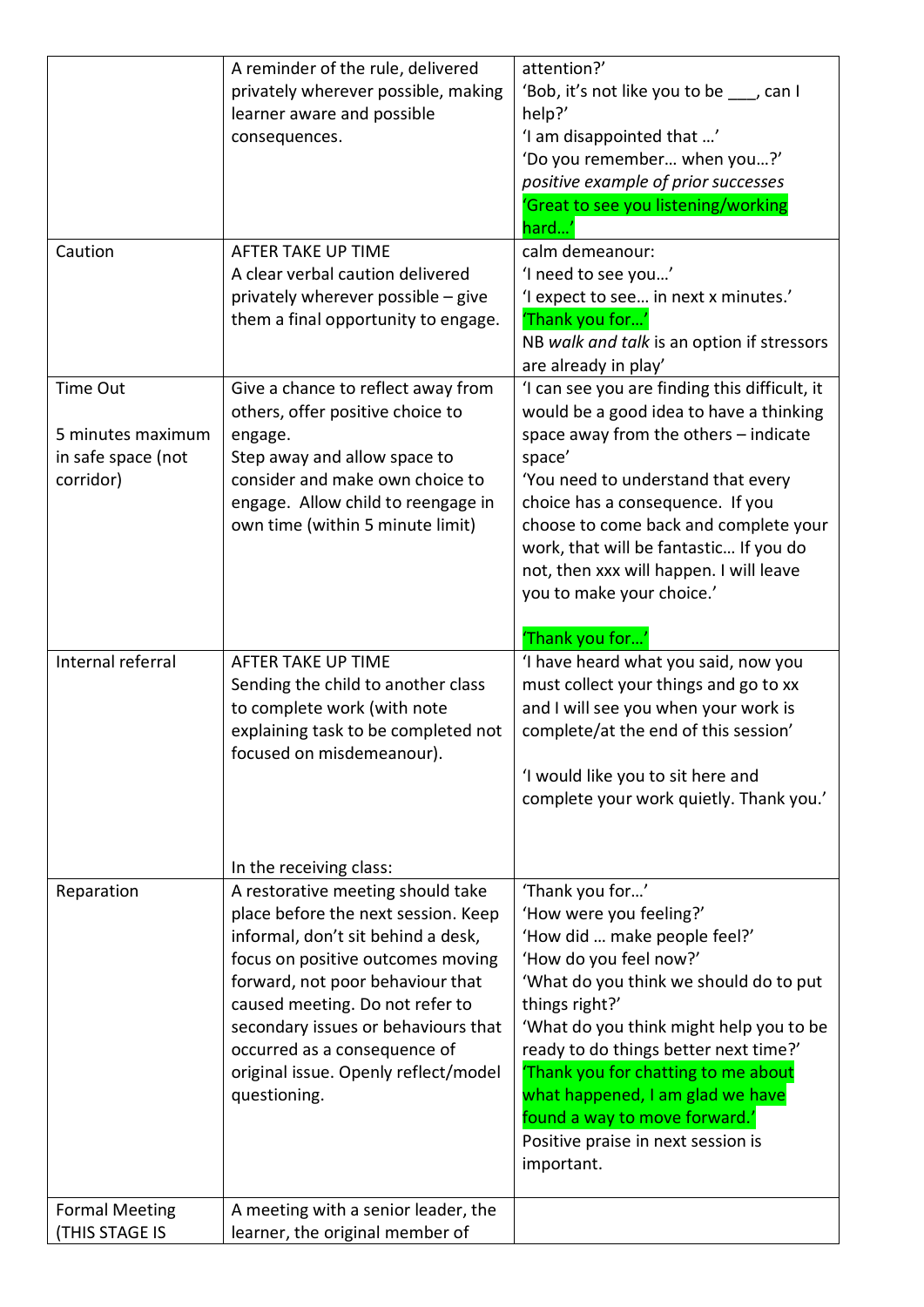| <b>UNLIKELY TO BE</b>                                                                                    | staff dealing with the issue and the |  |
|----------------------------------------------------------------------------------------------------------|--------------------------------------|--|
| <b>REACHED FOR LOW</b>                                                                                   | class teacher which is recorded on   |  |
| LEVEL DISRUPTION)                                                                                        | CPOMs and results in agreed          |  |
|                                                                                                          | targets.                             |  |
|                                                                                                          | This will be fed back to parents in  |  |
|                                                                                                          | the form of a note to advise of      |  |
|                                                                                                          | targets set and to invite further    |  |
|                                                                                                          | discussion.                          |  |
| NB It is not possible to skip steps or accelerate past 'take-up time' for repeated low-level disruption. |                                      |  |
| During 'take up time' step away and engage positively with the class/other children.                     |                                      |  |

A short reparation meeting should take place after any Caution/Time out or Internal Referral. This is to repair trust and reaffirm the relationship between you and the individual.

Steps and scripts for responding when behaviours fall below expected levels (more serious incidents):

| Consequence<br>Remember that a<br>middle or senior<br>leader may support<br>you in this<br>discussion or<br>another member of<br>staff who has a pre-<br>existing good<br>relationship with the<br>child | NB a time out for emotions to reset<br>may be required before instigating<br>a consequence - be patient and you<br>will be able to be calm and<br>effective.<br>POSSIBLE CONSEQUENCES<br><b>INCLUDE:</b><br>Missing time with peers if<br>behaviour has been unsafe or<br>disrespectful                                                                                                                                                                                                                             | 'Can you tell me how this started'<br>(genuine listening not jumping to<br>conclusions works best)<br>'I am concerned that you are not being<br>safe/being respectful'<br>'You need to understand that every<br>choice has a consequence you have<br>chosen to  so now I am going to'<br>'Do you understand why I have decided<br>this? Is there anything else you think we<br>should do to make things right?'     |
|----------------------------------------------------------------------------------------------------------------------------------------------------------------------------------------------------------|---------------------------------------------------------------------------------------------------------------------------------------------------------------------------------------------------------------------------------------------------------------------------------------------------------------------------------------------------------------------------------------------------------------------------------------------------------------------------------------------------------------------|---------------------------------------------------------------------------------------------------------------------------------------------------------------------------------------------------------------------------------------------------------------------------------------------------------------------------------------------------------------------------------------------------------------------|
|                                                                                                                                                                                                          | Making realistic reparations to the<br>victim(s)                                                                                                                                                                                                                                                                                                                                                                                                                                                                    | 'Thank you for'                                                                                                                                                                                                                                                                                                                                                                                                     |
|                                                                                                                                                                                                          | NB elements of the Restoration Script may be useful for reflections in the consequence stage                                                                                                                                                                                                                                                                                                                                                                                                                        |                                                                                                                                                                                                                                                                                                                                                                                                                     |
| Restoration                                                                                                                                                                                              | A restorative meeting should take<br>place at the earliest opportunity<br>following the consequence or even<br>during the period of the<br>consequence. Keep informal, don't<br>sit behind a desk, focus on positive<br>outcomes moving forward, not<br>poor behaviour that caused<br>meeting. Do not refer to secondary<br>issues or behaviours that occurred<br>as a consequence of original issue.<br>Openly reflect/model questioning.<br>The victim(s) may need to be<br>involved in this, as your discretion. | 'Thank you for'<br>'How were you feeling?'<br>'How did  make people feel?'<br>'How do you feel now?'<br>'What do you think we should do to put<br>things right?'<br>'What do you think might help you to be<br>ready to do things better next time?'<br>Thank you for chatting to me about<br>what happened, I am glad we have<br>found a way to move forward.'<br>Positive praise in next session is<br>important. |
| <b>Formal Meeting</b>                                                                                                                                                                                    | A meeting with a senior leader, the<br>learner, the original member of<br>staff dealing with the issue and the<br>class teacher which is recorded on<br>CPOMs and results in agreed<br>targets.<br>This will be fed back to parents in                                                                                                                                                                                                                                                                              |                                                                                                                                                                                                                                                                                                                                                                                                                     |